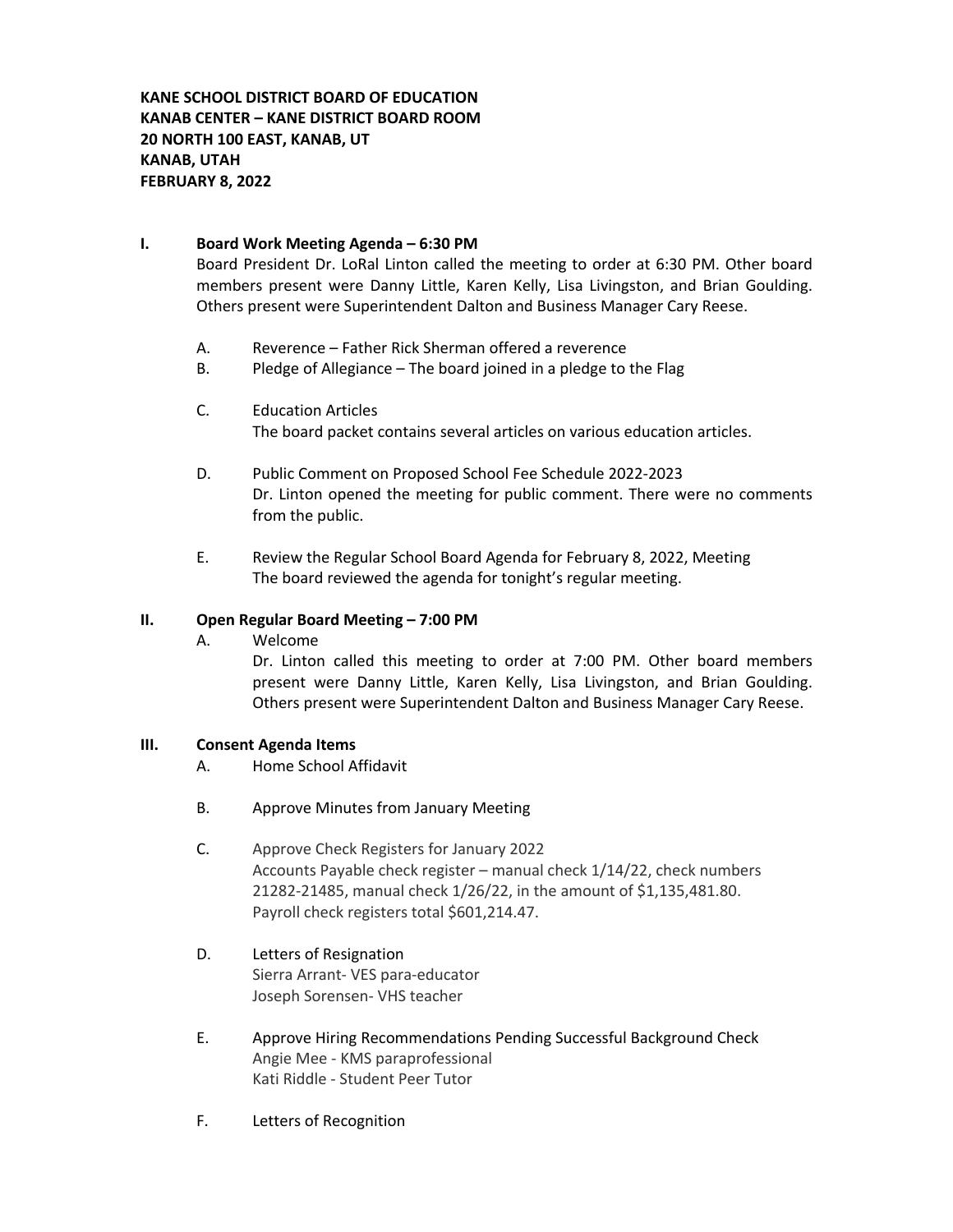Danny moved and Lisa seconded a motion to approve all items on the consent agenda. This motion passed.

### **IV. Public Comment**

- A. Public Comment Dr. Linton opened the meeting for public comment. There was none.
- B. Public Comment on Proposed School Fee Schedule 2022-2023 Dr. Linton opened the meeting for public comment on proposed school fee schedule for next school year. There were no comments from the public.

# **V. Reports**

- A. School Board Reports none
- B. Superintendent Report Supt. Dalton reported on items C through I below.
- C. Kane District Enrollment Student enrollment for January 2022 was 1,489, which was a decrease of three students from the December count of 1,492. This includes the 26 BWS students attending in Page and 101 preschool students. October 1 count is 1,402.
- D. USBE Update-

# E. Legislative Update

Supt. Dalton commented that there are several education bills that are being considered this year. It looks like there may be a 5% increase to the WPU. The State is also considering providing funds to cover the cost of curricular and cocurricular fees. Supt. commented that he has been attending joint legislative committee meetings in Salt Lake City.

- F. SITLA Distribution The board packet contains information on school trust land distributions.
- G. Governor Cox's Executive Order 2022-2 The Governor recently authorized to allow State Employees to serve as substitutes at schools, to help fill shortages in substitute teachers.
- H. Snow College Cosmetology School Update Supt. Dalton updated the board on progress being made on this project. We are now fully accredited and ready to move forward.
- I. Donor's Choose Update Many of our schoolteachers have applied and have been awarded \$1,000.
- J. Business Administrator Report Cary reported on expenditures vs. budget for the new KES construction.
- K. Construction Status Update New Elementary Cary updated the board on construction progress. The board packet also contains current pictures.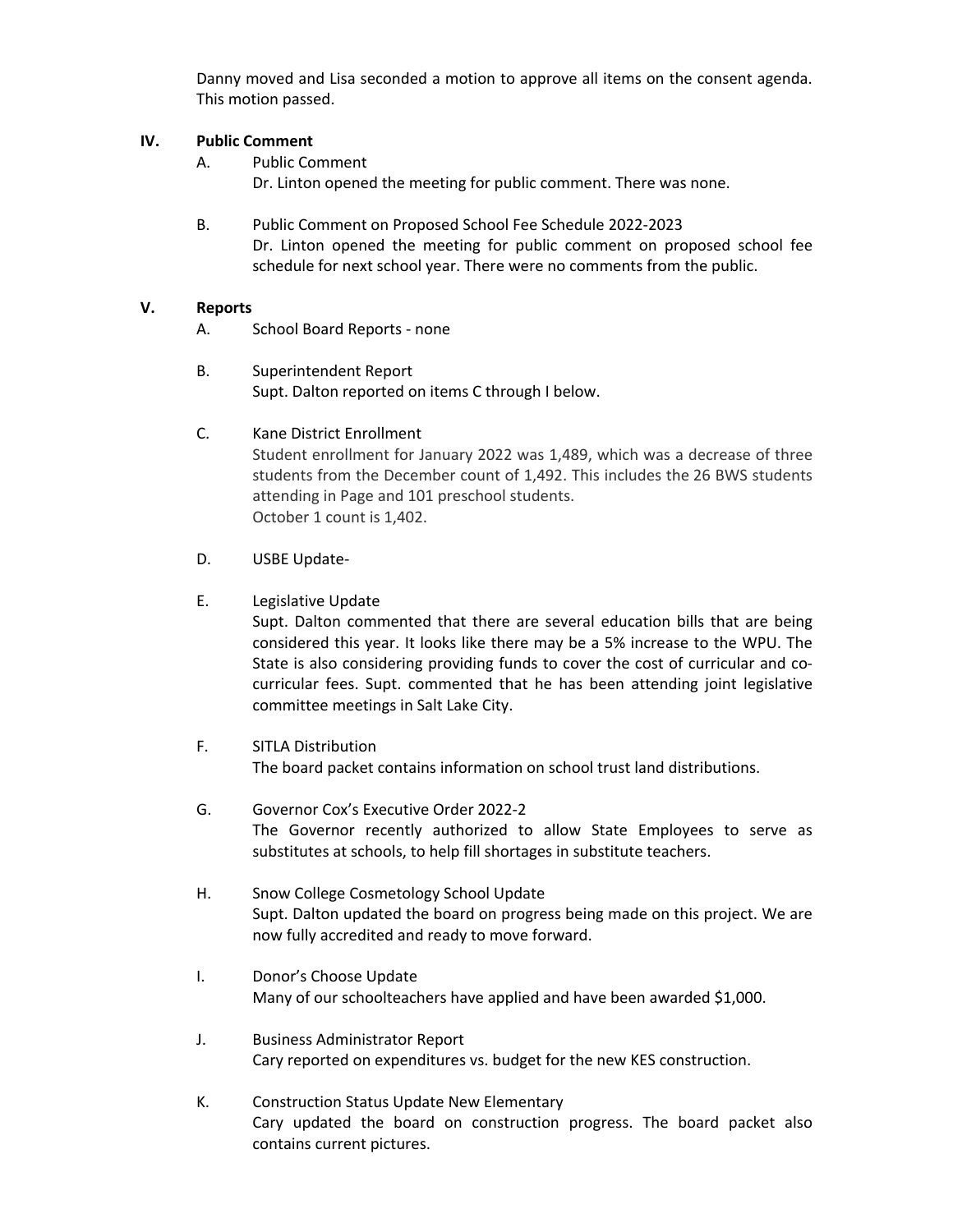- L. Monthly Budget Report
	- The board packet contains a budget vs. actual repot

## **VI. Board Action Items**

A. DBAA Extra Duty Policy Approval

Lisa moved and Brian seconded a motion to more this issue back to the discussion portion of the agenda. This motion passed.

- B. KHS Spring Sports Schedule Review and 150 Mile Contest Lisa moved and Danny seconded a motion to approve the KHS Spring Sports schedule and the 150-mile contest limits. This motion passed.
- C. School Fee Schedule Review 2022-2023 Danny moved to approve the FY22-23 fee schedule. Lisa seconded this motion and it passed.
- D. Leave Without Pay Request A classified employee is requesting leave without pay. Brian moved and Lisa seconded a motion to approve this request. This motion passed.

### **VII. Board Business**

- A. KSD Board Goal Review
- B. USBA PCBL Framework Review

Supt. Dalton commented on Knowledge Anchor Performance Targets that can be set by our school board. These targets can align to our board goals. The board packet contains an example from Juab School District. If our board sets anchor performance targets, these things can be worked on during our summer professional development for teachers. Karen commented that due to the Covid situation, it has put a lot of extra stress on teachers. Lisa commented that it may be good to put students on pathways and help them stay on the pathway with meaningful courses. Board members would like our district to work on setting anchor performance targets/standards.

- C. School Calendar Review 2024-25 and 2025-26 The board reviewed proposed calendars for the 2024-25 and the 2025-26 year.
- D. KSD Committee Assignment Review/Discussion
- E. KSD Sick Leave Payout Review The board reviewed information on a possible increase in pay out for un-used sick leave.
- F. VHS Senior Trip Review When VHS has a final proposed schedule, they will bring this back to the board.
- G. Building Use Agreement Review The board reviewed information on proposed fee increases for school facility usage. This discussion will continue.
- H. Sterling Scholar Discussion